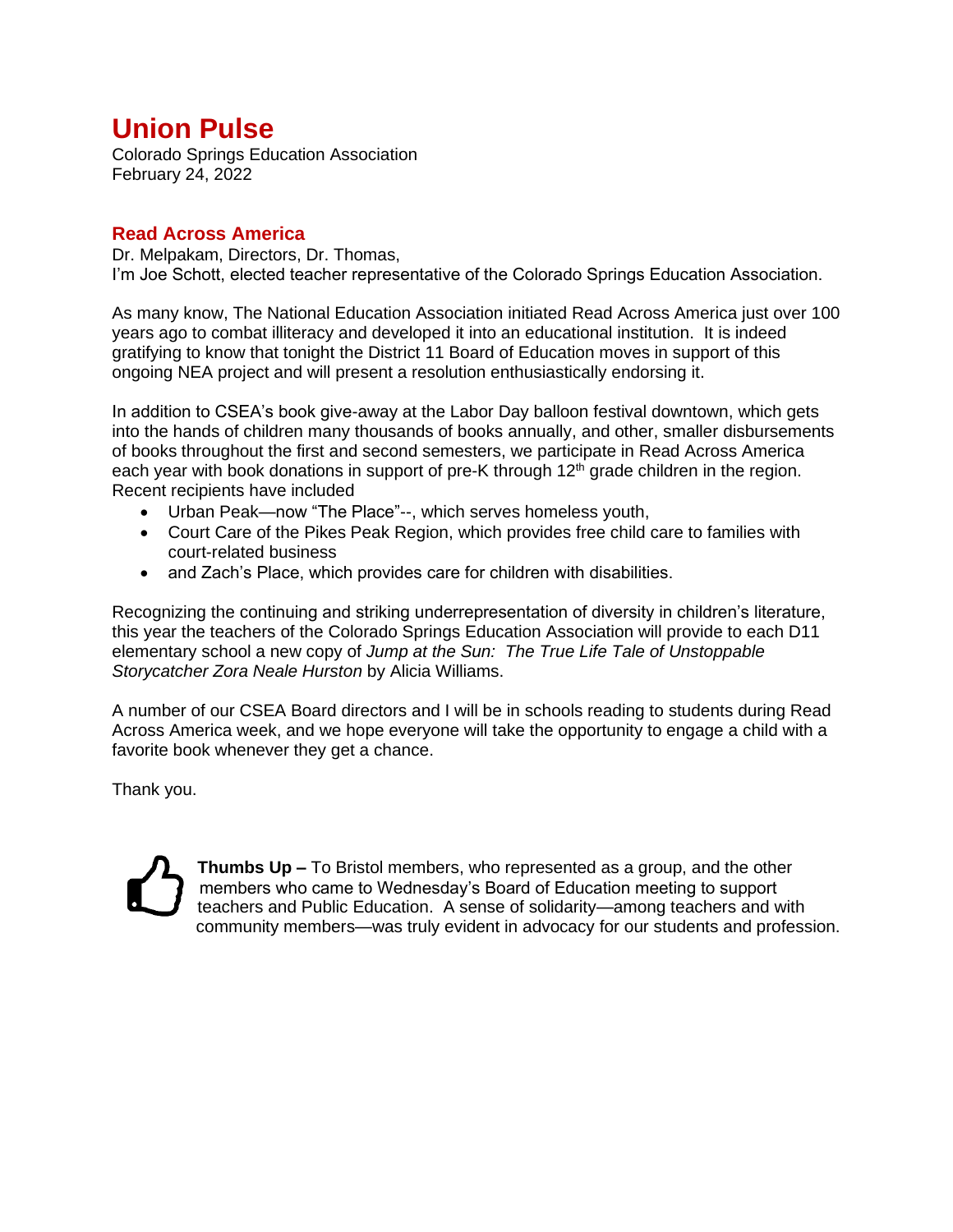

**Board Watch –** Wednesday's Board Meeting was quite the rodeo, with strong passion for the support of students on display, as well as numerous comments from the community advocating for teachers, their work, and their livelihood. There was also strong reaction to VP Jorgenson's abusive, anti-trans social media post. You can watch the video of BoE meetings, which are posted a day or two after the live version [here.](https://go.boarddocs.com/co/d11/Board.nsf/Public) Don't forget there's a how-to on using Board Docs on the

member page of [www.cseateacher.org.](http://www.cseateacher.org/)

## **Grass-Roots Engagement**

Teacher professionalism and public schools have been regularly under attack at D11 BoE meetings. Being physically present to show the Board and community that we are watching is imperative, even more so is our empowerment of each other to write letters and to speak at BoE meetings. Should you want to be more involved in these efforts, please complete this form: <https://forms.gle/GbR2Zfirpnscra9q9>

Or you can have people contact Jaclyn Roberson (AR from Palmer High School) at [jaclynroberson@gmail.com](mailto:jaclynroberson@gmail.com)

## **Announcements**

#### **2022 Teaching and Learning Conditions in Colorado (TLCC) Survey**

The Colorado Education Association, a member of the TLCC Coalition, asks for that all Colorado educators, special service providers, education support professionals, and school leaders take the 2022 Teaching and Learning Conditions in Colorado (TLCC) Survey. The [TLCC Survey](http://www.tlccsurvey.org/) is an online instrument that encourages staff to share their perception on the teaching and learning conditions in their school.

The [survey](http://www.tlccsurvey.org/) window is open now through **March 4, 2022,** can be accessed on any device and should take less than 15 minutes to complete. The system will save partially completed surveys, so you can be interrupted and pick up where you left off using the same code. Complete the survey at [www.TLCCsurvey.org](http://www.tlccsurvey.org/) using a confidential access code. Codes cannot be tracked to a specific person. If you haven't received a code, check with your building AR or contact the TLCC Help Desk.

TLCC Help Desk

- Online support form:<https://app.cedu.io/support>
- Support email: [support@cedu.io](mailto:support@cedu.io) or [contact@cedu.io](mailto:contact@cedu.io)

Toll-free number: 866-329-1530 (Mon-Fri 8am – 4pm)

#### **Reminder: Required Trainings**

Staff requests for greater Power School access to student information resulted in many things being opened up, but also increased exposure to liability. One outcome is a due-diligence training to assure educators are aware of aspects of student data privacy (which, of course, goes beyond this single facet).